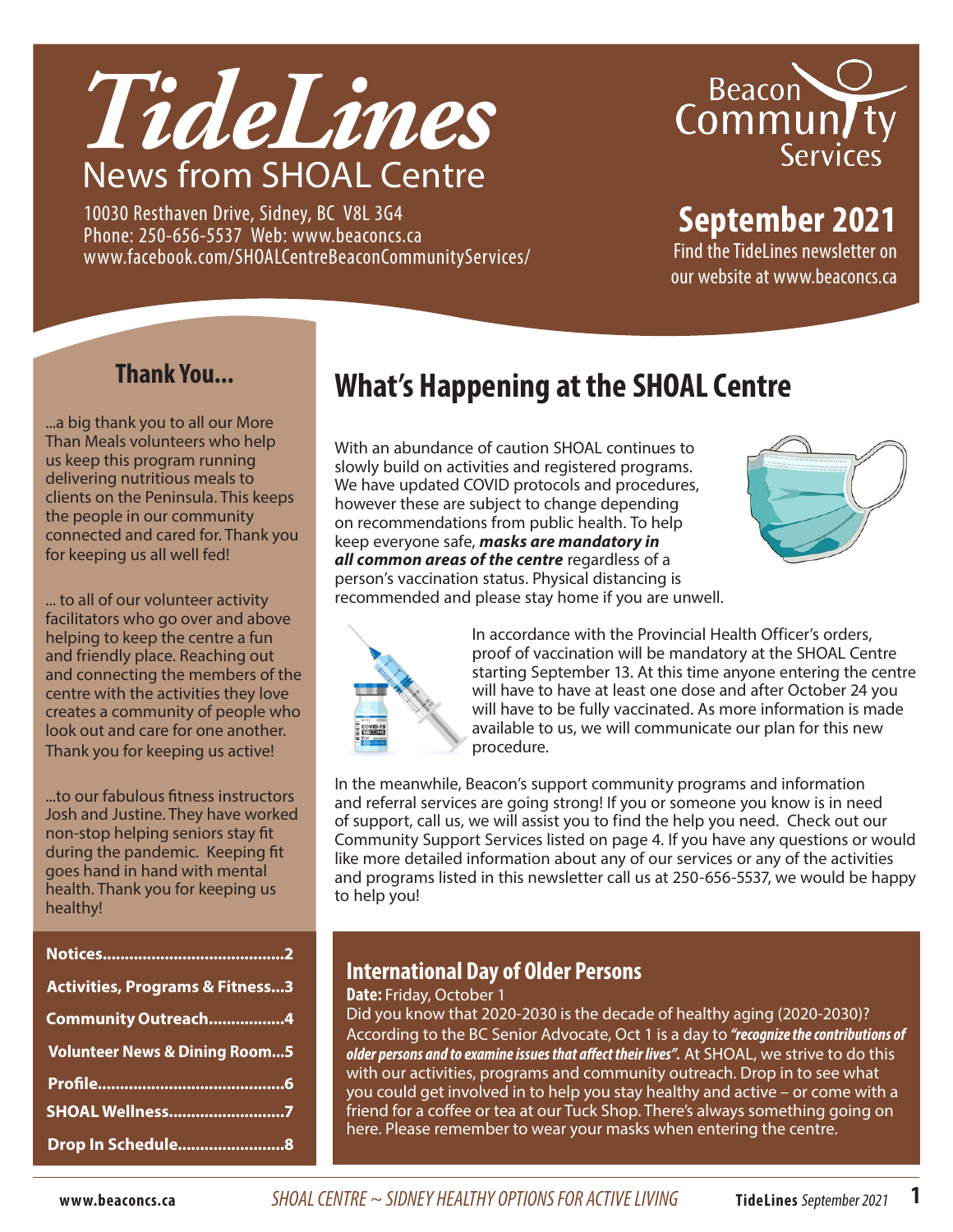

# **From the Director's Desk**

**Glenys Cavers, Director of Volunteer and Seniors' Services**

*Beacon Community Services* email:gcavers@beaconcs.ca

It is nice to see that SHOAL is slowly and safely adding some more activities to the centre. Read *TideLines* to see what activities would be right for you. We continue to be the hub agency for BC 211's Safe Seniors, Strong Communities program providing various supports to seniors at home. If anyone

is in need of support or knows someone else in need, please have them contact us at 250-656-5537.

On September 30 we commemorate the National Day for Truth and Reconciliation and SHOAL Centre will be closed. According to the Canadian International Trade Tribunal this day is designated as a way to *"recognize and commemorate the legacy of residential schools".* We encourage you to take time on this day to reflect on this personally, with friends or family or by participating in an Orange Shirt day event in your area.

# **Notices**

#### **SHOAL Centre Hours**

 We will be closed on Monday, September 6 for Labour Day and Thursday, September 30 for National Day for Truth and Reconciliation. SHOAL Centre's September hours are as follows:

#### **Sunday 11 am - 5 pm Monday - Wednesday 8:30 am - 10 pm Thursday & Friday 8:30 am - 4:30 pm Saturday 10am - 5:30pm**

#### **Fraud Alert!**

Please do not donate to anyone who claims to be calling from the SHOAL Centre seeking money for local childrens meals. We know of at least one Peninsula resident who was recently contacted by someone who claimed to be from SHOAL Centre about this cause. *SHOAL/Beacon Community Services is not soliciting donations by phone. Nor are we*  asking residents to donate money for this purpose. If you're contacted with such a request, please hang up and report the call to police. Please do NOT give the caller any personal information or money.

#### **Choose to Move**

Have you thought about getting more active? Often times it is the initial change that's the hardest part about starting an activity. We know that being active can help you have a better outlook on life. You feel better, look better and live longer. That is why the program *Choose to Move* was developed. Choose to Move is a program for people 65 years and older who want to start moving more and feeling better, but may need some help with getting started and staying motivated. You will work one on one with a trained activity coach to *create a program made just for you* to reach your fitness and activity goals. If you're interested in this program call Jennifer at 778-426-8771 or email jvanes@ beaconcs.ca for more information and/or to be put on a wait list.

#### **Digital Care Package Program**

In partnership with the Vancouver Island Regional Library, virtual programming will soon be offered at SHOAL through the digital care package program. This program was created to increase digital literacy and decrease feelings of isolation and loneliness. It will bring interesting workshops, author visits, movies, sports events or other creative programming to the centre. If you are interested in learning more about this program contact Jennifer at 778-426-8771.

#### **Benecore Training**

**Interested in personal training or other small group programs? Call Josh or Justine of Benecore Training to see how they can help you personalize your workouts. They offer personal training, semi-private or group training, nutritional coaching, Shred, power, TRX or running programs. Classes are held in the SHOAL centre and are challenging and fun! If you would like some more information about what they have to offer, call 250-217-9063 or email benecoretraining@gmail.com.**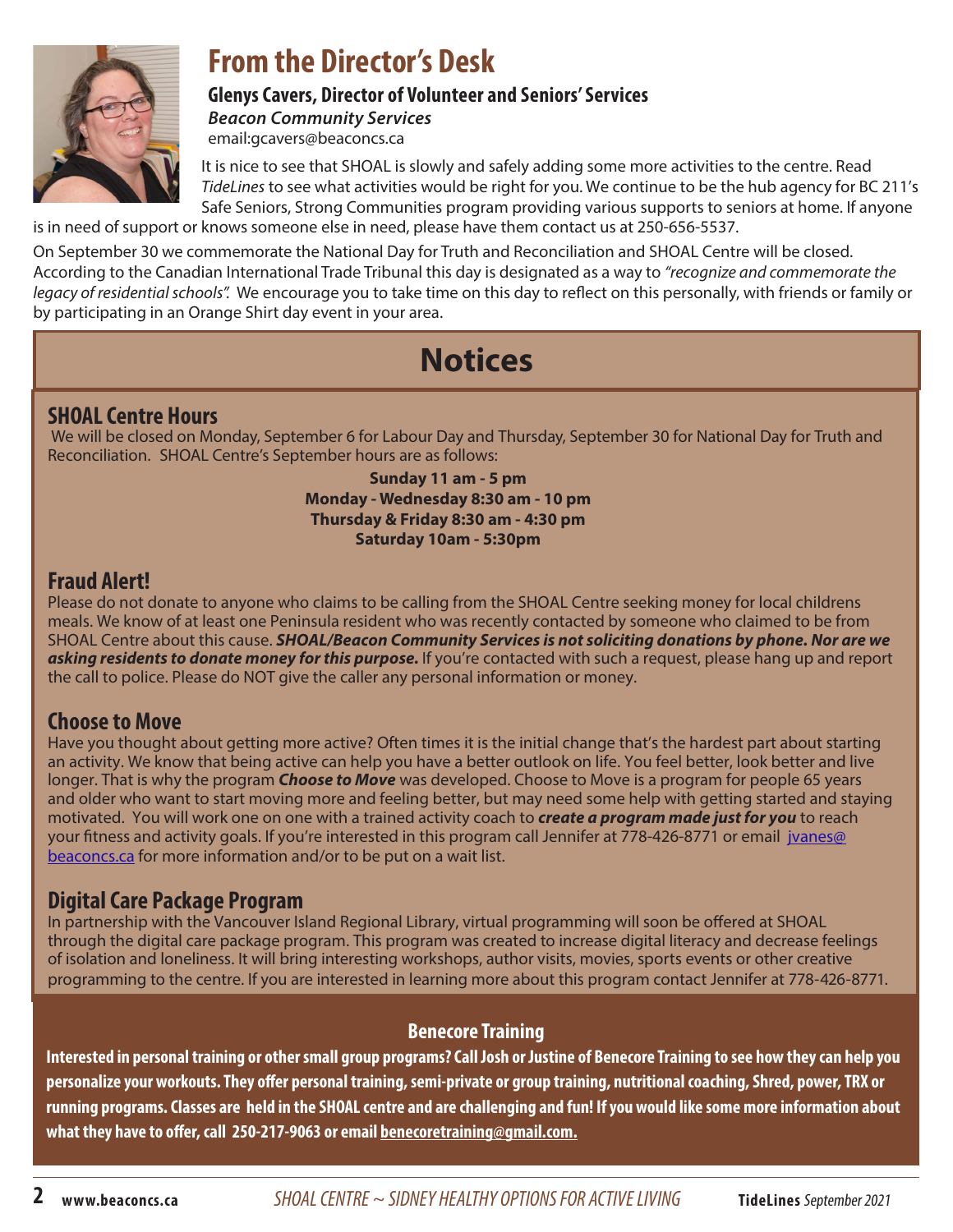# **News from the Activity Office**



## **Jennifer Van Es, Manager, SHOAL Centre**

778-426-8771 jvanes@beaconcs.ca

## *Call to Register for these Courses: Fitness*

**Bootcamp**

**Date: Mon/Wed/Fri Time:** 8:00 - 9:00 am

**Cost:** \$49.50; *no session Monday, September 6 & 13*

Start your day right with a challenging boot camp style fitness class. It's sure to get your heart pumping! This class will give you a full body workout.

#### **Sr Fit 1, 2 & 3**

**Date: Mon/Wed/Fri Time:** 9:30 - 10:30 am;11 am - 12 pm **or** 12:30 - 1:30 pm **Cost:** \$49.50; *no session Monday, September 6* & 13 This full body, mild - moderate self paced class is a low impact aerobic workout

combined with strengthening exercises and stretching.

#### **Balance Booster®**

**Date: Tues/Thurs Time:** 10:15 - 11:15 am

**Cost:** \$84; *no session Thursday, Sept 30*

This slow-paced class targets balance by using safe and effective exercises to increase balance, strength and flexibility.

#### **Chair Fit**

**Date: Tues/Thurs Time:** 11:30 am - 12:30 pm

**Cost:** \$36; *no session Thursday, Sept 30*

This class is designed to improve strength and mobility. Some exercises are done standing, using a chair for balance. It's slow paced with gentle movements. Learn strategies that you can do at your own pace and transfer to real life needs.

#### *Yoga* **Chair Fusion**

**Cost:** \$75.60

**Date: Tuesdays Time:** 1:30 - 2:30 pm

This class blends yoga and fitness into a complete workout. Breathing techniques, upper body weight training, core focus and various yoga stretches all done to a mix of 50's/60's and zen music. Bring your own scarf and light weights if you have them. Fitness and fun will be fused together in this class!

## **Chair Yoga**

**Cost:** \$33.75

**Date: Fridays Time:** 12:30 - 1:30 pm

This popular class helps to improve breathing, strengthens inner core and gives you an overall sense of vitality and well being while you stay seated on a chair.

#### *Dance* **Delight in Dance**

**Date:** Tuesdays**Time:** 10:00 - 11:30 am **Date:** Thursdays **Time:** 1:00 - 3:30 pm

**Cost:** \$45 for 10 Punch Pass ; *no session Thursday, September 30* This drop in dance program was developed to improve muscle tone, coordination, balance, strength, flexibility and cognition! Try your first class for free and purchase a punch card if you would like to continue with this program. Everyone is welcome and no previous dance experience or partner is needed.

#### **Argentine Tango for Beginners**

**Date:** Sundays; Sept 12 - Dec 5**Time:** 7:00 - 8:30 pm **Cost:** \$60 per couple; *no class Sunday Oct 10* 

This 12 week class is for those interested in a great social activity and opportunity to improve physical and emotional connection to others. It is not a Ballroom class, but is suitable for all ages and physical conditions. Class is restricted to couples and there will be no exchange of partners.

#### **Zumba GOLD**

#### **Date: Mon/Wed/Fri**

**Time:** 10:00 - 11:00 am **Cost:** \$26.25 for 5 Punch Pass or \$7.35 drop in Are you a "sassy seniorita" looking for a fun way to exercise? If you are new to Zumba or wanting to recharge your physical health, this class is for you! Blending upbeat international music with FUN easy to follow moves, Zumba GOLD increases flexibility, improves balance, increases cardio and lifts your spirits! Come dance with us! Try Zumba GOLD Sept 8 for free!

#### *Art* **Alcohol Ink Landscape**

**Date:** Friday, Sept 10**Time:** 1:00 - 4:00 pm

**Cost:** \$65.00 *(includes \$20 supply fee)* 

This amazing art is so simple; even with no ability to paint or draw,participants end up with a beautiful abstract landscape. Paintbrushes are not used, the ink is moved with a straw - not by blowing but by pushing it sideways! Bring a pair of gloves. You will go home with 3 paintings.

#### **Watercolor Wine & Cheese**

**Date:** Saturday, September 18 **Time:** 12:30 - 3:30 pm **Cost:** \$87.75 *(includes \$10 supply fee)* 

Relax, reconnect, and replenish with Richard in this enjoyable watercolor/wine and cheese social afternoon. Learn how to create a beautiful impression of our local "Cormorants" on Japanese art paper. This class is suitable for all levels, beginners are especially welcome and encouraged.

## **Acrylic Pouring Workshop**

**Date:** Friday, September 24 **Time:** 1:00 - 3:00 pm **Cost:** \$65.00 *(includes \$20 supply fee)* 

Join us for an afternoon of making spectacular acrylic pour technique paintings. The effects created are stunningly beautiful, even for those without the ability to paint or draw! Please bring 2 canvases no bigger than 9" x 12". Additionally, a pair of gloves and a couple of Costco boxes are recommended to bring paintings home in.

**www.beaconcs.ca** *SHOAL CENTRE ~ SIDNEY HEALTHY OPTIONS FOR ACTIVE LIVING* **TideLines** September 2021 **3**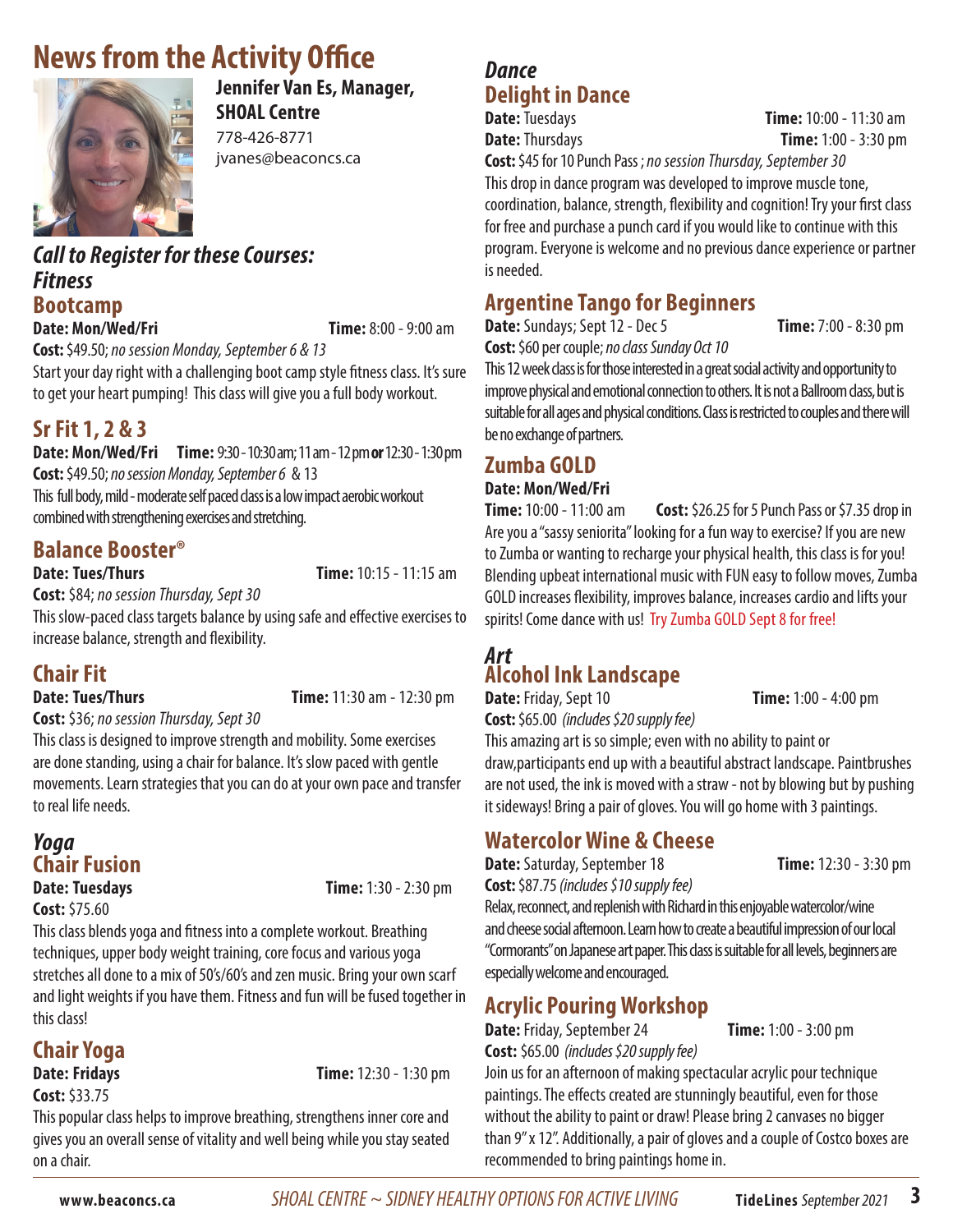# **Community Outreach**

**Beacon Community Services is ready to help! If you or someone you know could benefit from any of our services or programs, please call 250-656-5537.**



#### **Deb Greenaway, Manager, Community Services**  778-426-8768 dgreenaway@beaconcs.ca

#### **Phone Check-Ins**

Beacon staff and our amazing volunteers are available to make check-in phone calls and wellness checks to anyone needing support. If you are wanting daily or weekly communication, please reach out to us at SHOAL.

#### **Grocery Shopping**

We are coordinating volunteer grocery shopping at Thrifty Foods and Save-On-Foods for seniors in Sidney and across the Saanich Peninsula. If you would like to set up an account, please call SHOAL reception at 250- 656-5537.

#### **More Than Meals**

This program continues to be a success thanks to the generous support of the United Way of Southern Vancouver Island. Low cost weekly meals are provided to vulnerable seniors, delivered to their homes. Interested in ordering meals? Contact Lori Campbell at 250-656-5537 to get more information.

#### **Good Food Box**

#### *Saanich Peninsula's affordable produce box*

A great way to get quality, fresh, local, seasonal, organic and conventional produce, available to all Saanich Peninsula residents for reasonable prices! Orders will be delivered to SHOAL every other Wednesday. Home delivery may be available. Deadline for orders is the Wednesday prior to delivery. Call SHOAL reception at 250- 656-5537 for more information and to order.

#### **BC Farmers Market Nutrition Coupons**

This program offers each enrolled household a minimum of \$21/week in farmers market coupons. In partnership with Peninsula Country Market, this program runs when produce is the most abundant across the province. In 2021, coupons can be used at any participating BC Farmers Market until December 11. For more information about eligibility or enrollment call Deb Greenaway, at 778-426-8768 or email dgreenaway@beaconcs.ca .

#### **Meal Pickup**

Don't want to cook tonight but want a hot meal? Anyone can pick up lunch or dinner at the SHOAL for a reasonable price. We have lunch and dinner available seven days a week. Check out our monthly menu on our website at www.beaconcs.ca.

#### **Tax Services**

**We are still able to process tax returns** for those with modest incomes. Pick up forms at the centre and we will have a volunteer E-File your return, free of charge.

#### **Foot Care Service**

SHOAL Centre has a group of caring and professional foot care nurses. For Your FootCare Matters, please contact Lisa Anderson at 250-516-9154. For Longevity Services Inc contact Chrystal Stevens at 250-732-1154.

#### **Free Legal Clinic**

This clinic is on hold due to COVID. Please call us at 250-656-5537 if you would like any information about this service or to see if we have a new start date for the program.

#### **Other Services at SHOAL**

You can drop in at the centre to renew your disability parking pass or apply for handyDART. Just make sure you have the correct forms filled out by your health care provider. We also offer advocacy if you need help with navigating forms on the internet or need information about how to access various community resources. Please call SHOAL reception if you need assistance.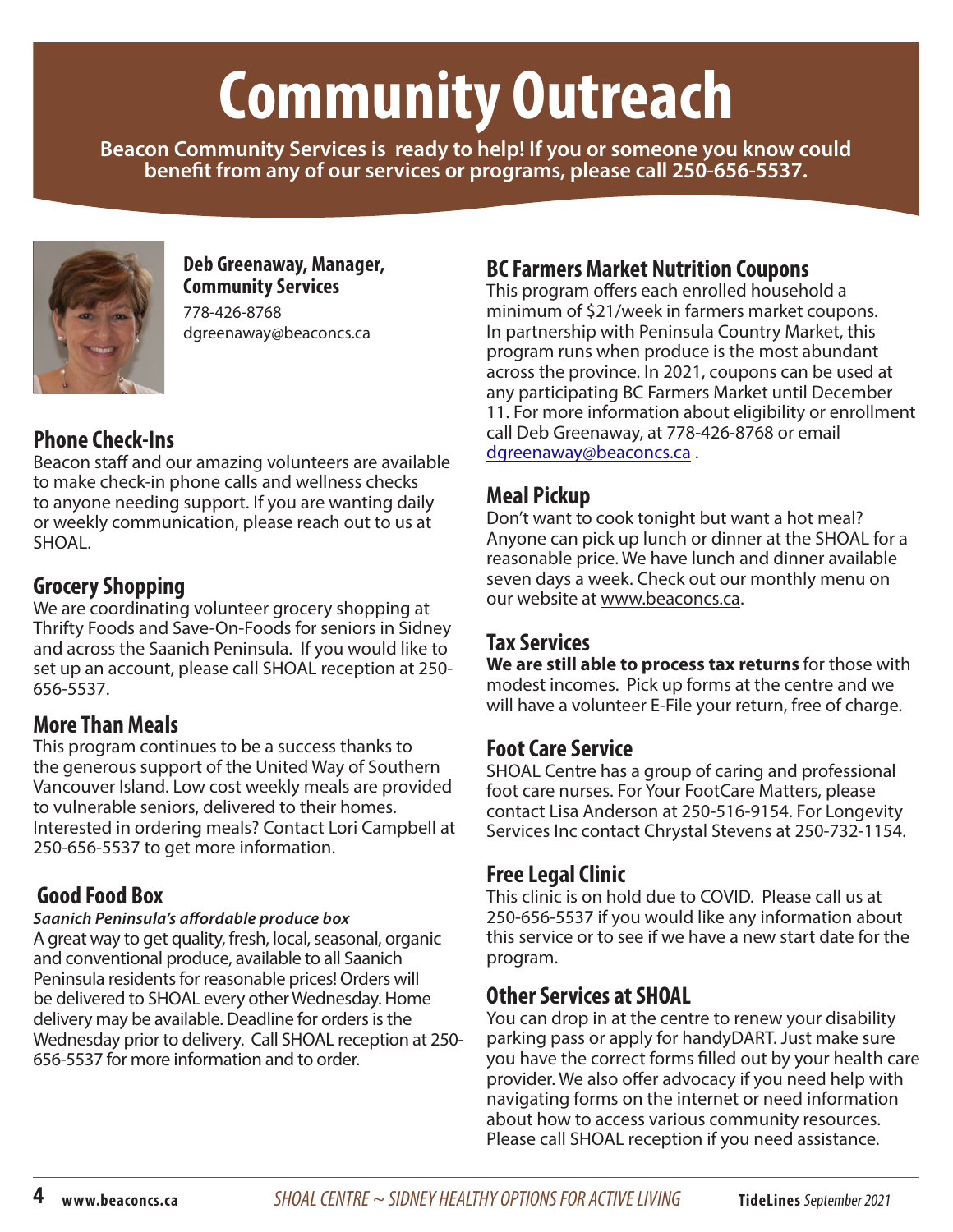

# **Volunteer News**

**Sara Lawton, Volunteer Services & YEP Coordinator** 

778-426-8767 slawton@beaconcs.ca

#### **It's Time to Get Busy Again! We are Now Recruiting: Thrift Shops**

Be the first to find the treasures! We are looking for volunteer cashiers and sorters on Sundays at our Thrift Shops. Thrift Shop volunteers play an important role in supporting the community. This position involves helping people access affordable goods while fundraising for Beacon's community support programs. You will meet new people while gaining experience in customer service and cash management. Training is provided by the Thrift Shop manager, shifts are 3 hours weekly.

#### **Grocery Shoppers**

We are looking for grocery shoppers to add to our team. This is a flexible role, shop requests are emailed various times throughout the week and if you have the time you can shop around *your* schedule. Grocery shopping started in response to the pandemic in March of 2020 and has been a popular community service. We thank the current shoppers and hope to be able to grow the team.

#### **More Than Meals Delivery Driver**

This program delivers healthy meals to seniors on the Peninsula while providing important social visits and connections at the same time. We are looking for some back up drivers to deliver on Thursdays between 2 and 5 pm.

#### **Friendly Visitors**

Research shows that simply playing a game or chatting about the news can reduce the feeling of isolation and increase the health and safety of seniors.

As a friendly visitor, you join a unique group of volunteers who reach out to isolated elders in their homes. Your visits are a gift that makes a world of difference to someone who is alone. The number of visits and length of time spent are up to you.

#### **Tuck Shop Attendant**

SHOAL Centre's activities are returning to their schedules and the Tuck Shop is open.

Tuck Shop Volunteers are the smiling faces that welcome residents, members and guests and provide information about programs and services offered at the centre. They also maintain a supply of coffee, tea, cookies, and scones as well as handle cash sales of drinks and goodies. This volunteer position gives you a chance to meet people and be involved with our fabulous community.

#### **Welcome New Volunteers!**

**Client Advocacy:** Esther Harvey **Food Bank Delivery & Handyman:** Ben Leblanc **Grocery Shopping:** Vince Bennallack;Elizabeth Brooks Lim; Marilyn Lewis-Pelt; Nicholas Lightbody **Medical Drive:** Vince Bennallack; Marilyn Lewis-Pelt; Rob McMurty **SHOAL Assisted Living:** Reece Lebeau

**Thrift Shops:** Lindsay Annabelle; Sophie Cooperman; David Debabe; Suzanne Jacques; Lacy Schaeffer; Kuau Li; Vinia Li; Monique Masterson; Vera Roberts; Colin Savage; Brock Warms Rowe

# **Tides at SHOAL Dining Room**

Until the SHOAL Centre fully re-opens, dining room services are open for meal pickup only. Please call SHOAL reception at 250-656-5537 to order lunch, dinner or buy a meal card. Menus for the next week are released every Friday at noon. Please drop by to pick one up or call us for more information. Delivery may be available.

**Lunch:** Between noon and 12:30 pm, come in through the front door to pick up your meal. **Lunch Cost:** \$8 per meal or save \$1 per meal and buy a Meal Card (15 meals): \$105

**Dinner:** At 4:30 pm, come in through the front door to pick up your meal. **Dinner Cost:** \$12 per meal or save \$1 per meal and buy a Meal Card (15 meals): \$165

All prices include tax. Gratuities are gratefully declined. *We regret that we are unable to issue refunds for meals remaining on unused cards.*



**Karen Taylor, Chef**  250-656-5537 ext. 107 chef@beaconcs.ca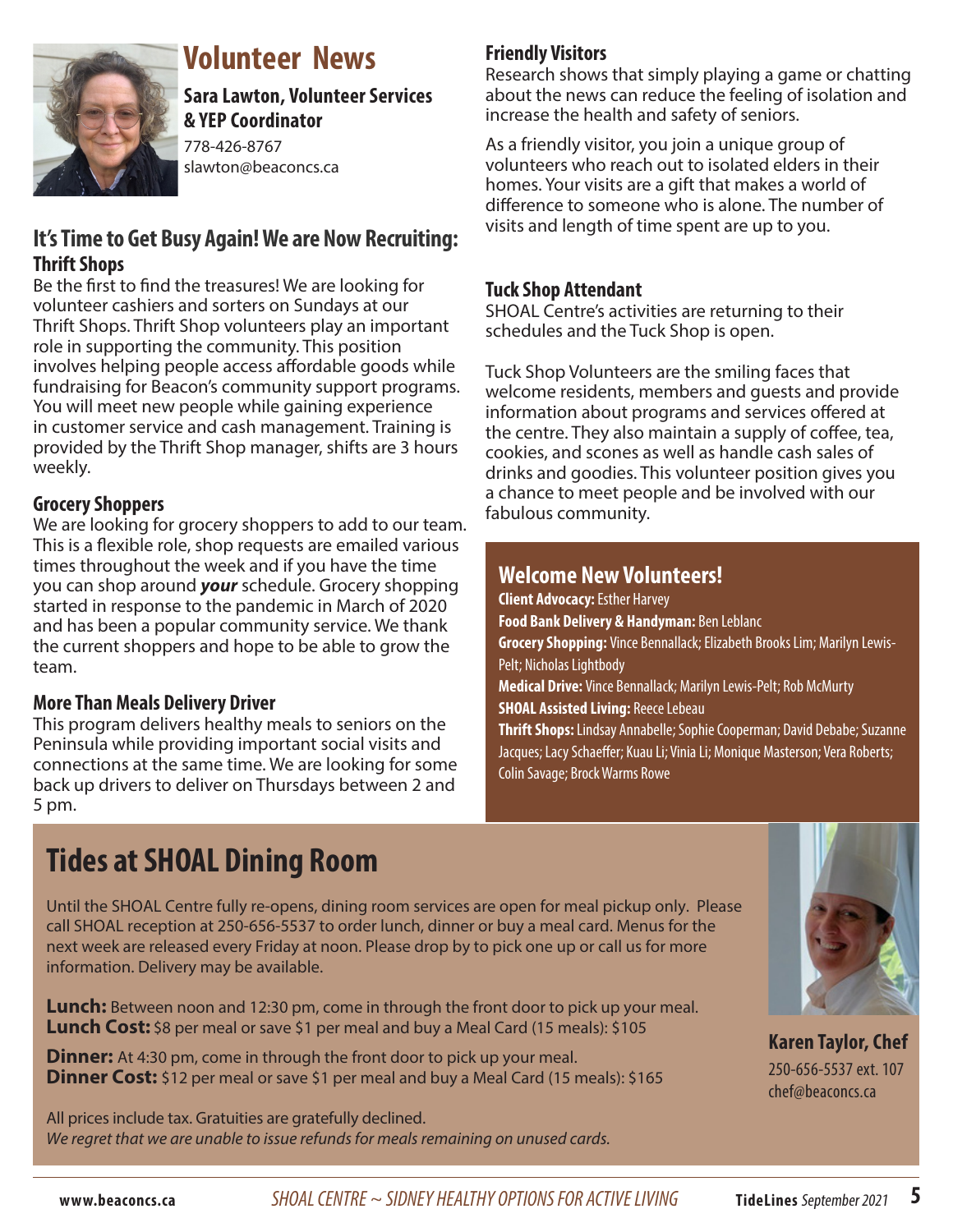# PROFILE ON: **SHOAL's New Team Members!**



Congratulations to Tracy on her new role as Office Coordinator at Beacon Community Services at the SHOAL Centre. Joining us first as a volunteer, then as Assistant Manager of Brentwood Thrift and Sidney Flagship Thrift, and Administrative Assistant at SHOAL…phew! Tracy fulfilled

her need to do and know all the things Beacon!

Tracy is truly happy to have found a home in Sidney and to be able to use her experience in management to contribute to our innovative, community centred charity. Tracy especially enjoys working with seniors and with Beacon's incredible volunteers.

After many, many, many years of complaining about the never ending cold Calgary winters and to the surprise to her family and friends she made the big move to the Island during a pandemic!

The ocean has definitely been calling Tracy's name. After a few days surfing in Tofino, she's thinking life as a beach bum may not be so bad. For now though, if she's not painting and decorating her home, Tracy keeps active walking, running and hiking around the Peninsula, checking out all the beaches and adding to her collection of sea glass, sand dollars and shells.

Tracy looks forward to building relationships at SHOAL and in our community and to inviting friends and family to come experience the west coast lifestyle!



Emma is brand new to the SHOAL Centre, coming in as the new administrative assistant. She's thrilled to have joined the multifaceted team who spend their days striving to make Sidney and the Peninsula a better place to live. She is looking forward to working with and getting to know everyone as she forges forward on this new chapter in her career.

Emma was born and raised on the Island and grew up in North Saanich. Up until last year, she spent the last 10 years pursuing post-secondary education, living and traveling in various places abroad, and working in the travel and hospitality sector. Her last role was working as a dispatcher and operations coordinator at a very large tour and sightseeing company based out of Vancouver. That all changed in the pandemic though!

Since COVID hit, she has enjoyed pressing the restart button on her life. As much as she loved living in Vancouver, she was ready to come home and be closer to family and life-long friends on the Saanich Peninsula.

With the changes that were presented last year, she has had an incredible opportunity to reconnect with her passions. She is eclectic, so there is not much that doesn't interest her. But if she were to narrow it down, it would be focusing on her other career as an artist. Additionally, Emma enjoys inventive cooking and baking, gardening, practicing French, running around our local forest and ocean landscapes, and spending quality time with her horse, cat, 3 dogs, 5 Icelandic sheep and 2 Toulouse geese.

#### **Sidney Single Seniors**

Are you 55 or older and single – or a caregiver of a partner who is housebound or in long term care? Do you wish to start meeting people and socializing more? This group might be the perfect fit for you. There are currently over 100 members, both men and women from the Saanich Peninsula. We have been operating since 2003, under the umbrella of Beacon Community Services. Annual membership fee is \$20.00.

Activities include but are not limited to: monthly meetings (usually with a guest speaker), meals at local restaurants, cruises, ferry trips, picnics, BBQ's, tours of places of interest, drop in coffee sessions, morning walks, 5 pin bowling and trips to the theatre.

Plans for September include our regular monthly meeting on Wednesday, September 15 at SHOAL Centre, plus lunch at one of our local restaurants. Activities are limited to and dependent on current public health recommendations for COVID.

If you would like to attend a meeting, or become a member of the Sidney Single Seniors call Gail Smith at 250-893-9764 or Gillian Else at 250-656-3971.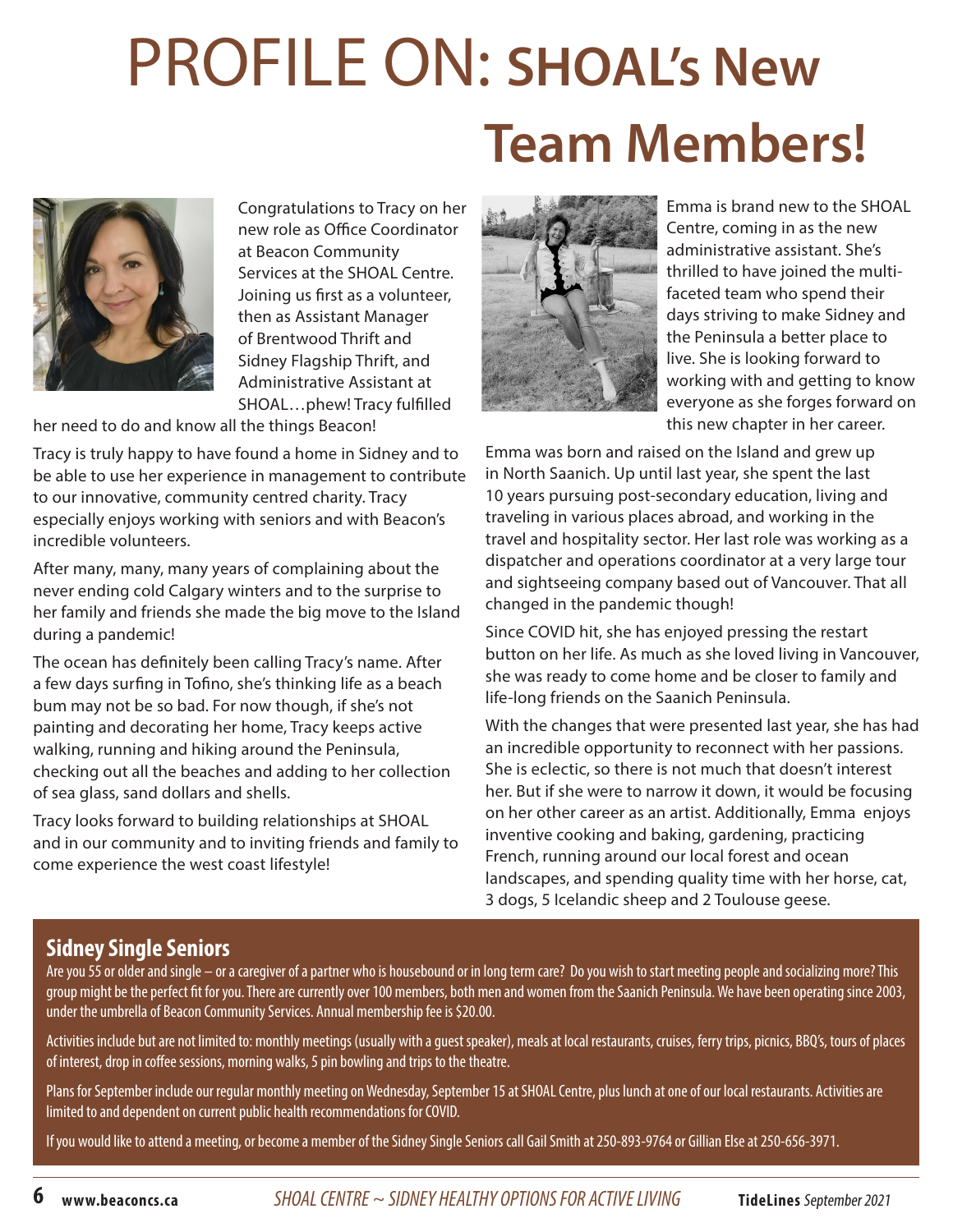## Check it out: WEBINAR: PROMOTING ENGAGEMENT OF PEOPLE LIVING WITH DEMENTIA AND FAMILY/FRIEND CAREGIVI **ADVANCE CARE PLANNING THROUGH COMMUNITY-LED PROGRAMS SEPT 7, 2021 - 11 am - 12 pm**

Organized by the United Way Healthy Aging, this presentation will give an overview of learnings and resources developed as a part of a two-year project aimed at encouraging people living with dementia (and family/friend caregivers) to participate in making a plan for future health care that represents their wishes (e.g., Advance Care Planning, or ACP). The project builds on the success of an existing, sustainable, community-led education model that was developed with the BC Centre for Palliative Care (BCCPC) to support community organizations in facilitating ACP programs for the public. By the end of the presentation, participants will gain:

- understanding of ACP and BCCPC's community-led education model
- knowledge of barriers and facilitating factors to engaging people living with early stages of dementia and family/friend caregivers in ACP
- awareness of resources developed by the project for community organizations, people living with dementia, and family/friend caregivers in British Columbia.

Please pre-register for the webinar at https://bc.healthyagingcore.ca

# **SHOAL Wellness Programs**

**Better Breathers Program** for those with breathing difficulties is held the fourth Monday of the each month. The next meeting is Monday, September 27, 1 - 3:30 pm. For information please call the BC Lung association at 1-800-665-5864.

**Dementia Caregivers Support Group:** the SHOAL Centre is currently running 2 monthly Dementia Caregiver Support Groups. These are not drop-in groups. If you are interested in joining a Dementia Caregiver Support Group, Jemma Templeton, the Family & Friends Caregiver Program Coordinator would love to speak with you: 778-351-1446 or jtempleton@beaconcs.ca

**Family Caregivers Support Group:** this caregiver group is running monthly at the SHOAL Centre. This is not a drop-in group. Pre-registration is required and can be done by emailing cgsupport@familycaregiversbc.ca or by calling 1-877-520-3267.

**Senior Peer 1-1 Support Program:** Beacon Community Services offers a no-cost Senior Peer 1-1 Support Program for seniors 55+ experiencing loneliness, isolation, aging concerns, loss & grief or life transitions. We have wonderful volunteers who can offer you a listening ear, support you in navigating your challenges, and connect you to resources. If you would like more information please connect with Jemma Templeton, program coordinator: jtempleton@beaconcs.ca or 778-351-1446. She would love to chat with you!

**Seniors Wellness Support Program** for those 65 or older diagnosed with depression or anxiety or who feel at risk because of isolation and loneliness. Small groups are held Mondays or Thursdays, 1 – 2:30 pm. Call SHOAL Centre at 250-656-5537 to enquire about this program and the facilitator will follow up with a phone call to arrange for an intake interview, either over the phone or safely in person. Confidentiality will be maintained.

#### *Do you have any ideas for activities or programs we can offer at SHOAL?*

Call Jennifer at 778-426-8771 if you have a suggestion for something we don't offer<br>here, Interested in teaching a program at SHOAI? Bring your ideas – we would love here. Interested in teaching a program at SHOAL? Bring your ideas – we would love to meet with you!

 We're currently taking names for a discussion group we would like to start in the fall. If you are interested in being part of this non-political group, which will discuss different topics and questions weekly, please call to be put on an interest list.